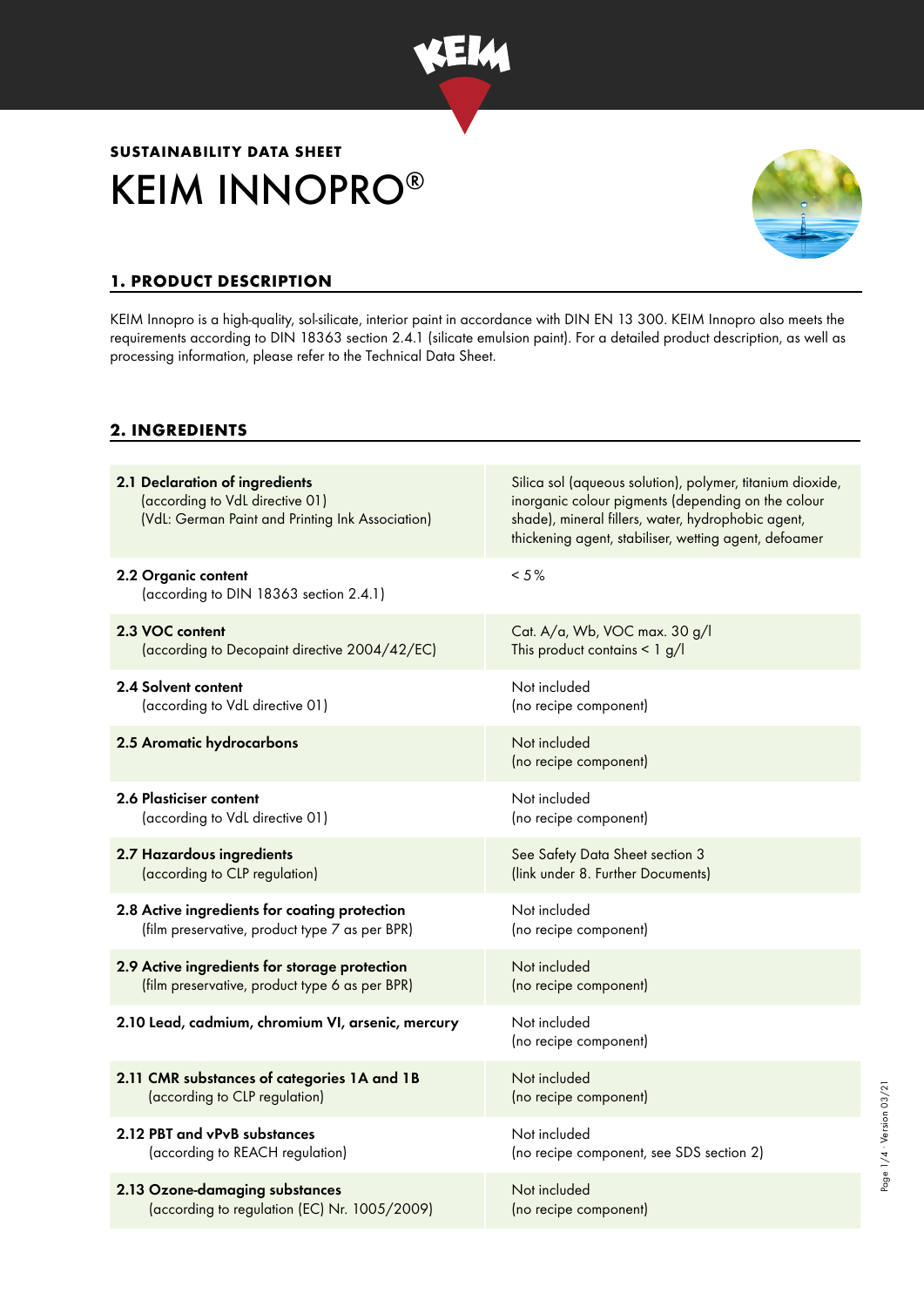- 2.14 Formaldehyde/formaldehyde depot substances (emission test chamber)
- 2.15 Compliance with the limitation of emissions of the titanium dioxide industry (according to directive 92/112/EEC or directive 2010/75/EU)
- 2.16 Halogenated organic compounds See Safety Data Sheet section 12

 $< 5 \mu g/m^3$  (LCI-value (Lowest Concentration of Interest) = 100  $\mu g/m^3$ ) (28 days)

Yes

(link under 8. Further Documents)

### **3. TEST REPORTS / EXPERT REPORTS / CERTIFICATIONS / LOGOS**

| 3.1 Test reports                                                                                                               | On request                                                                                                       |
|--------------------------------------------------------------------------------------------------------------------------------|------------------------------------------------------------------------------------------------------------------|
| 3.2 Export reports                                                                                                             | <b>Environmental Product Declaration (EPD)</b><br>(link under 8. Further Documents)                              |
| 3.3 Product code / GISCODE                                                                                                     | BSW10                                                                                                            |
| 3.4 Certifications / Logos<br>ÉMISSIONS DANS L'AIR INTÉRIEUR <sup>®</sup><br>100%<br>natureplus<br>Okostrom<br>0602-1609-035-5 | A2 s1, d0<br>(EN 13501-1)<br>nichtbrennbar<br>non combustible<br><b>SENTINEL HAUS</b><br><b>HFM</b><br>INSTITIIT |

#### **4. INFORMATION FOR BUILDING CERTIFICATION AS PER DGNB\***

| 4.1 Product group<br>(ENV 1.2)                                             | Coatings on mainly mineral substrates indoors<br>as well as on wallpaper, non-woven wallpaper,<br>plasterboard etc.                                  |
|----------------------------------------------------------------------------|------------------------------------------------------------------------------------------------------------------------------------------------------|
| 4.2 VOC content<br>(according to directive 2004/42/EC)                     | $< 1$ g/l                                                                                                                                            |
| 4.3 Dilutability with water<br>(according to directive 2004/42/EC)         | Yes                                                                                                                                                  |
| 4.4 Product-specific life cycle assessment values<br>(ENV 1.1 and ENV 2.1) | According to EPD                                                                                                                                     |
| <b>4.5 Quality level</b><br>(ENV 1.2)                                      | Coatings on mainly mineral substrates indoors:<br>Complies with quality level 4 - solvent-free and<br>plasticiser-free according to VdL directive 01 |
| 4.6 Product-specific life cycle<br>(ECO 1.1)                               | 10 Years (according to BNB: National rating system<br>for sustainable building)                                                                      |
| 4.7 Safety and risks of failure<br>(SOC 1.7)                               | No negative impact, since no halogens are present                                                                                                    |
| 4.8 Cleaning instruction<br>(PRO 1.5, PRO 2.2)                             | See Technical Data Sheet<br>(link under 8. Further Documents)                                                                                        |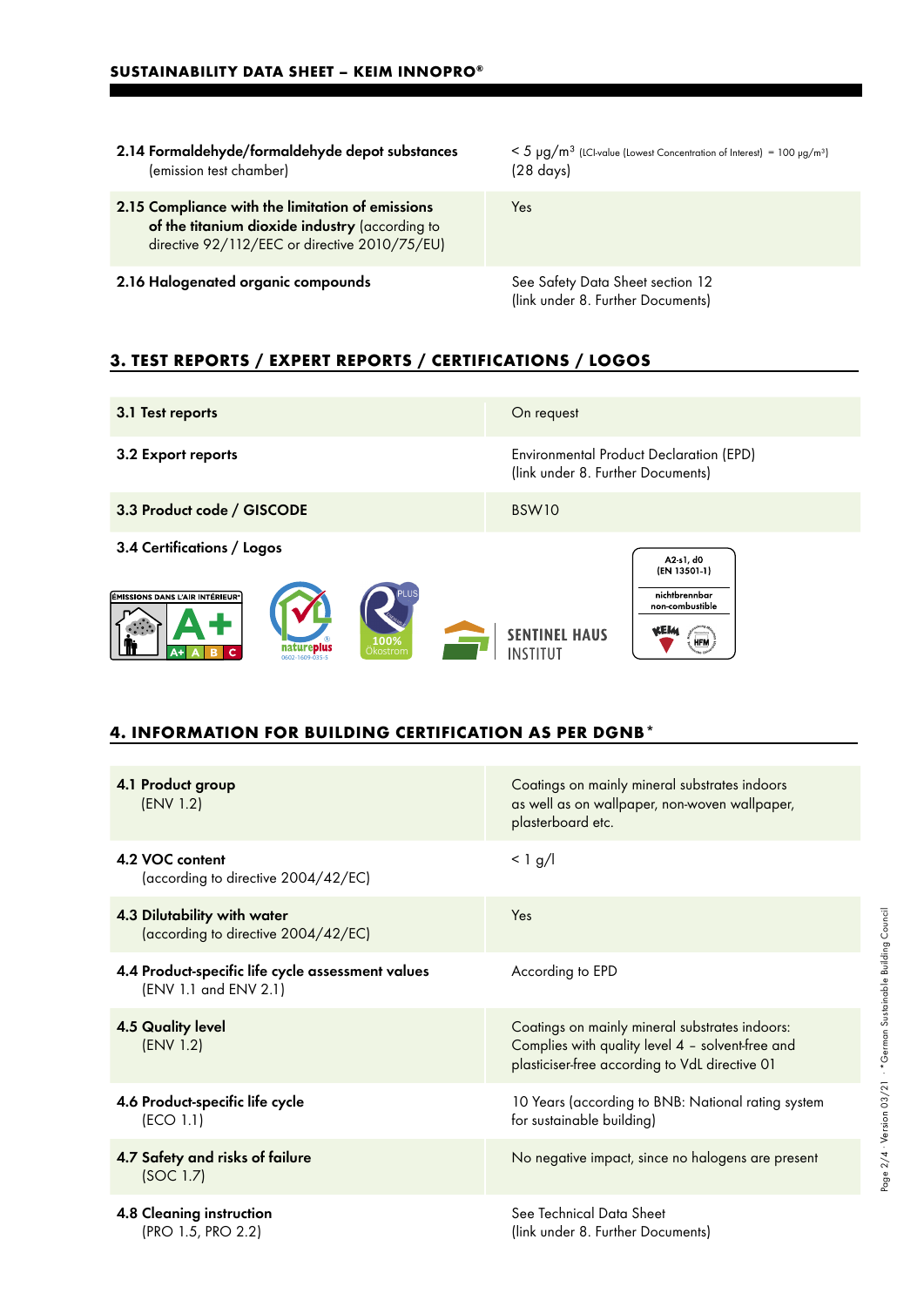# **5. INFORMATION ON SUITABILITY ACCORDING TO LEED 2009**

| 5.1 Product group<br>[EQ4.2]                                                                         | <b>Flat Topcoat</b>                                                                                                                                                                                                                                                                                                                                                                                                                                                                 |
|------------------------------------------------------------------------------------------------------|-------------------------------------------------------------------------------------------------------------------------------------------------------------------------------------------------------------------------------------------------------------------------------------------------------------------------------------------------------------------------------------------------------------------------------------------------------------------------------------|
| 5.2 VOC<br>(as per SCAQMD Rule 1113, Architectural Coatings,<br>rules in effect on February 5, 2016) | $< 1$ g/l (limit value $< 50$ g/l)                                                                                                                                                                                                                                                                                                                                                                                                                                                  |
| 5.3 VOC limit fulfilled                                                                              | Yes                                                                                                                                                                                                                                                                                                                                                                                                                                                                                 |
| 5.4 Recycling rate<br>(from post-consumer sources) (MR4)                                             | KEIM Innopro can achieve the service life of the<br>building components. KEIM Innotop does not have a<br>real after-use phase. The final disposal is carried out in<br>conjunction with the building components via building<br>rubble. If it is pure building rubble, recycling takes place<br>in accordance with national regulations. Normally, build-<br>ing rubble is crushed and returned to the economic cycle<br>as a substitute for fillers (road construction, concrete). |
| 5.5 Recycling rate<br>(from production-relevant sources) (MR4)                                       | 0%                                                                                                                                                                                                                                                                                                                                                                                                                                                                                  |
| 5.6 Fast renewable raw materials<br>(MR <sub>6</sub> )                                               | 0%                                                                                                                                                                                                                                                                                                                                                                                                                                                                                  |
| 5.7 Regional materials<br>(MR <sub>5</sub> )                                                         | Not specified                                                                                                                                                                                                                                                                                                                                                                                                                                                                       |
| 5.8 Production site<br>(MR <sub>5</sub> )                                                            | Keimfarben GmbH, Keimstraße 16, 86420 Diedorf                                                                                                                                                                                                                                                                                                                                                                                                                                       |

#### **6. MANAGEMENT SYSTEMS AND CORPORATE CERTIFICATIONS**

6.1 Quality and environmental management The manufacturing /marketing company is certified

according to:

– DIN EN ISO 9001

- DIN EN ISO 14001
- Energy audit according to DIN EN 16247-1

#### **7. SAFETY INSTRUCTIONS**

7.1 See Safety Data Sheet (link under 8. Further Documents)